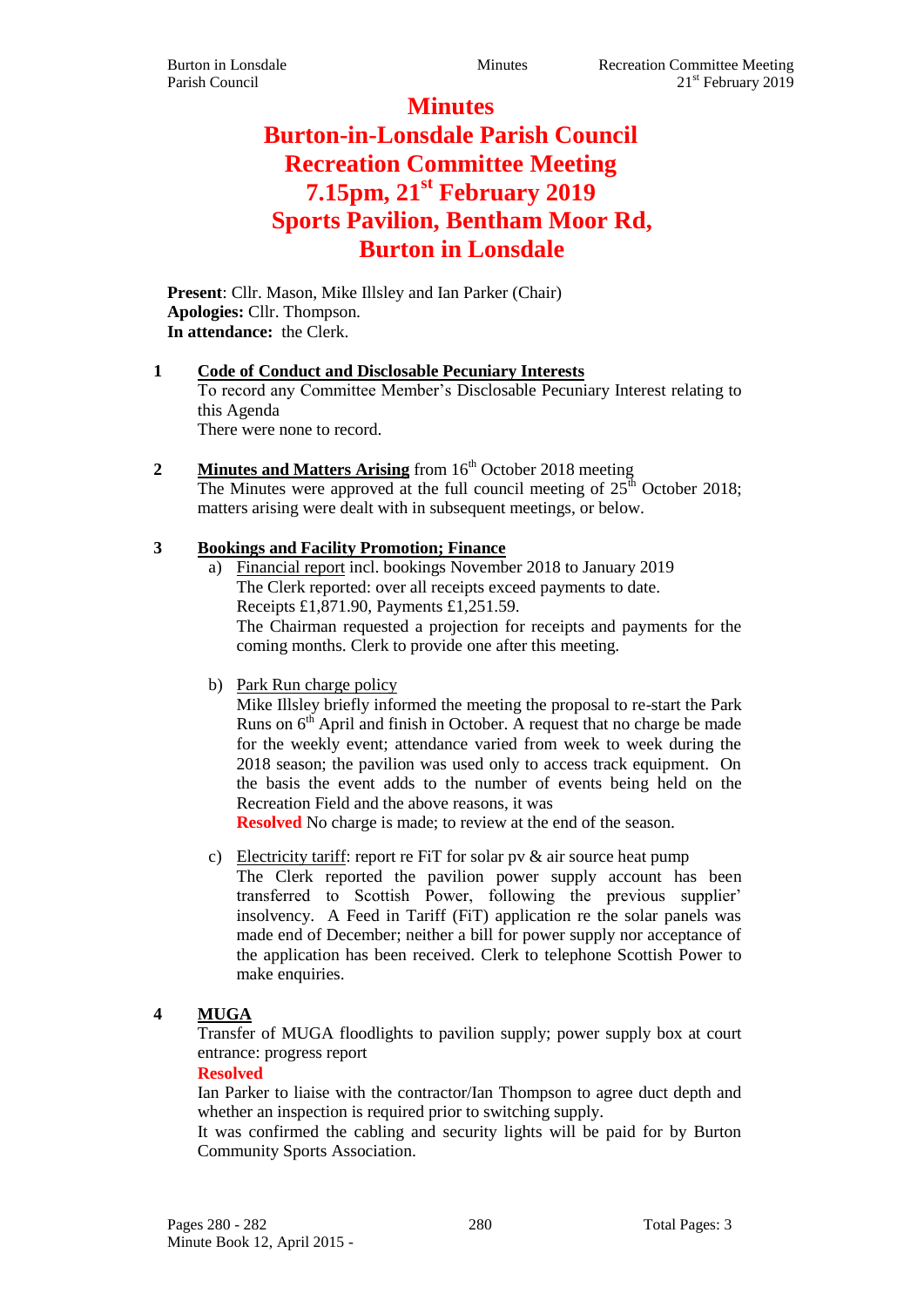**5 Defibrillator Provision**: proposal to purchase/install a defibrillator for Recreation Field users.

The discussion agreed the proposal's merit in view of national statistics supporting evidence of usefulness, user numbers on the Recreation Field and the distance from the village centre's defibrillator, based at the Village Hall. **Resolved**

To make further enquiries re funding sources, models available; to liaise with Burton Community First Responders

## **6 Maintenance**

a) Pavilion:

- i) provision of additional items update:
- installation of additional external light with movement detector See Item 4 above.
- CCTV upgrade

The contractor gave a brief demonstration of the new system before the meeting and will provide brief operating instructions.

It is mandatory to have a licence to operate the CCTV; the Information Commissioner's Office must be informed and a sign displayed advising CCTV is monitoring the area.

**Resolved** Clerk to ensure compliance with law re above.

Ian Parker thanked both Mike Illsley and Ian Thompson for their work done for the installation re trench digging and duct laying.

• installation of cooker point in kitchen: quotes for fire proofing Since the previous meeting, an informal architect's opinion given states it is not necessary to fire proof the kitchen area, as the proposed cooker would not be of a commercial kitchen size.

**Resolved**

Clerk to confirm with Craven District Council Building Control that fire proofing is not required.

ii) inspection and cleaning: report

Mike Illsley reported he cleaned the west changing room floor following painting the walls and woodwork and asked for the second changing room floor to be cleaned to a similar standard by the cleaner.

Health and safety issues: **Resolved** Clerk to ensure cleaner has access to protective gloves.

- iii) items for attention: immediate/short/long term, incl. items recently completed by M Illsley; Builder's report re outside render. It was agreed previously that Cllr Thompson discuss the building's render condition with the original contractor; no report as yet.
- iv) supplies purchases: usual cleaning products, paper towels etc purchased; review due shortly.

# b) Play Area: visual inspection reports, actions

Cllr. Thompson visually inspects equipment fortnightly; to date all necessary repairs have been made. Quotes for annual safety inspection to be obtained; Mike Illsley to action.

Fence between play equipment area and car park: this has not yet been installed; it was agreed to install the fence to the left of the entrance only for the time being. Ian Parker undertook to action.